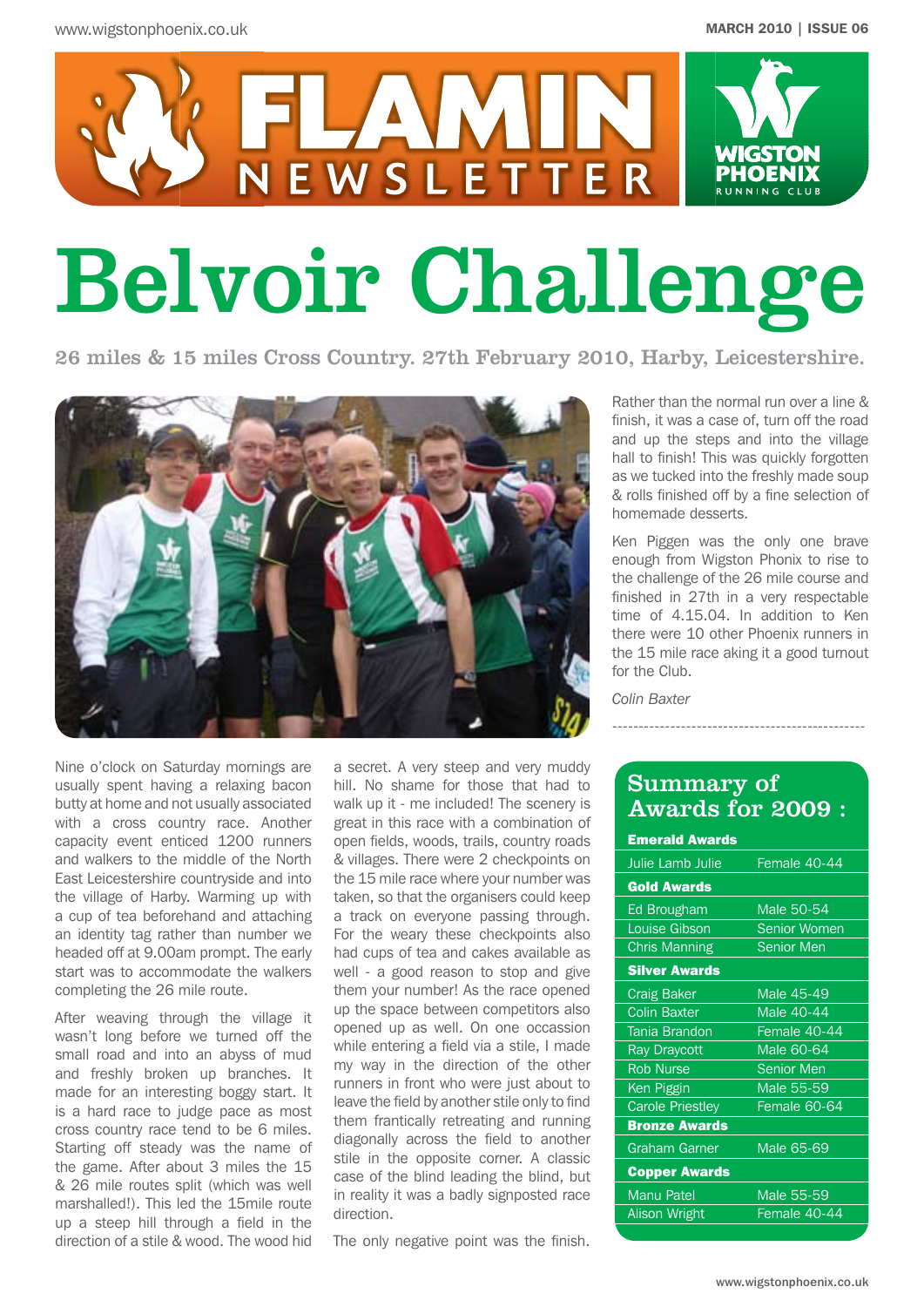## LRRL - Ashby 5 & Barrow 6 - January 2010

The new league road running season has started, with Wigston Phoenix competing, as anew club, in the lower Divisions of all the Leagues. This is no bad thing - it gives us chance to find our level and gives us every opportunity to achieve promotion.

The first two races were over familiar territory - the Ashby 5 on 17th January and the Barrow 6 a week later. Conditions were pretty good for both races, although Ashby was "touch and go" for a while, until the thaw can just in time.

#### PHOENIX MEN

Although not yet counting for us in the team event, it was a real bonus for us to have new recruits Mark Powell and Neil Carter competing in Phoenix colours. Mark pushed Tim Hartley close at Ashby to take 2nd place and Neil was highly placed in both races. They will make a real difference when their "transfer" is ratified.

Jonathan Burch was right behind Neil at Ashby, and just a little further adrift at Barrow but going really well again. Rob Pullen was 34th At Ashby, and a bit further down at Barrow. Good runs also from Paul Hood, Rob Nurse and Rob Gregory, so things are looking promising for the Men.

Perhaps the best feature was that we had 17 men turn out at Ashby followed by a remarkable 22 at Barrow. Let's hope we can keep this up. Even old stalwarts Graham Garner and Geoff Merrington made the start line (and the finishing line!) at Barrow.

#### PHOENIX WOMEN

The women also made a promising start, with a good turn out at both races, especially at Barrow where our Ashby team of 6 increased to a splendid 9 giving us strength in depth.

Maxine Powell was first home at Ashby, getting ahead of Kirsty Walker. Maxine is working really hard, and improving each time she runs. The familiar names of Carole and Sandra completed the counting 8, with new member Jo Steane just ahead of Sandra.

At Barrow, we were strengthened by the arrival of top two Jane and Tania - Jane just made it arriving 2 minutes before the start but a lack of any warm up did not affect her as she finished 25th, with Tania 53rd and Maxine breathing down her neck only one place behind. \$th counter was Sandra. Good to see Katy Goult and Andrea Hulett turning out for this race.

#### TEAM POSITIONS

A great start - men are 2nd after 2 races behind the formidable Charnwood team, but watch West End who pipped us at Barrow and are equal on points.

Our Women are currently top of the League, but only just as Harborough have an equal number of points, but as Mike Stiff compiles the tables, he has put us top!

-------------------------------------------------------------------------

*Ramon Howe*

### Paris Half Marathon

### Sunday 7th March 2010

I have never ran a race abroad so this was a long standing ambition. Registration and the race start was at the Parc de floral, Vincennes which is east of Paris.

The weather was 2c, sunny with a slight icy wind. It was perfect running conditions.

I lined up with 23,000 other runners, warming up to French rock music. The course is flat and takes in Town Hall, Bastille, Seine then returns back to the Parc. We were cheered on by many people plus several drum bands.



I finished in my target time of 1hr 41 53.(chip). For me the race and organisation was brilliant, however a couple of Brits I spoke to on the metro after were not so happy. A back log at the finish meant it took them 3 mins too long. There was an apology on the website that night stating it wouldn't happen again.

------------------------------------------------------------------------

For myself a very enjoyable event. *Ray Draycott.*

# Marathon Talk

For those technologically savvy people, there is a very interesting running related weekly Podcast called "Marathon Talk". It is an interesting mix of training advice, news and interviews and it is both serious and light-hearted.

You can listen to it online at www.marathontalk.com or if you have iPods or iPhones, you can subscribe to it via iTunes.

### ------------------------------------------------------------------------

### Nike Wigston Phoenix Technical T-shirts



Stand out from the crowd with your own bespoke Nike Technical T-shirt with the Wigston Phoenix logo screen printed on it (front & back). We have managed to source some white Nike Technical T-shirts with a green side detail. They come in Short Sleeve and Long Sleeve and of course in Men & Ladies style. Cost for the Short



Sleeve t-shirt is £15.00 and the Long Sleeve is £17.00. Sizes for both are S, M, L and XL.

There is an order sheet at club on a Tuesday or alternatively you can email Ian Fraser your order. Let us know if there any other items of clothing you would like to buy with our logo on it.

lan's email is: ian.fraser19@btopenworld.com

------------------------------------------------------------------------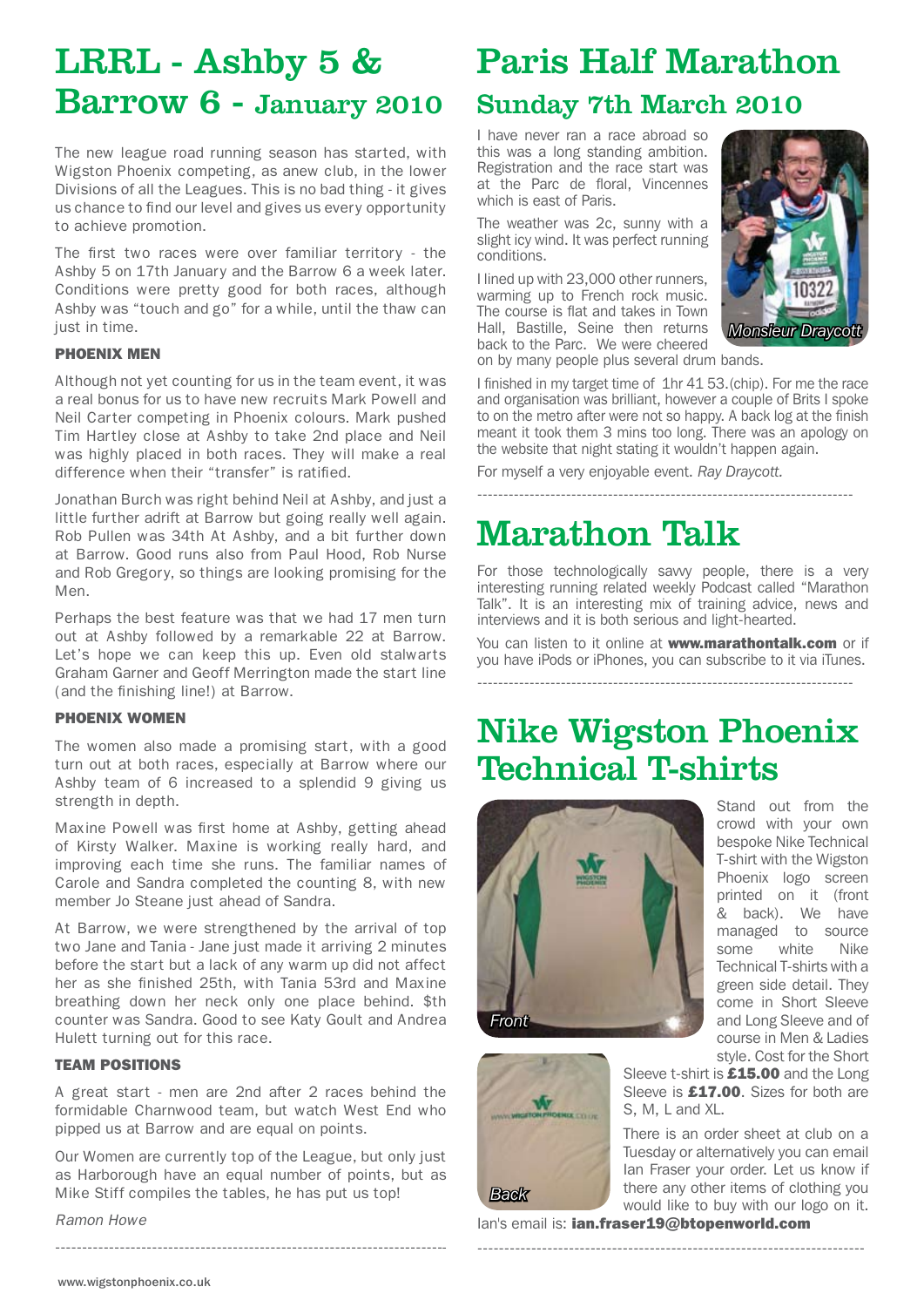# Wigston Phoenix Grand Prix 2010

We are trying something new this year...a season long Grand Prix series, with points accumulated over a series of races.

Each race will be handicapped, and for the purposes of the Grand Prix, "finishing positions" will be decided by how far away from your predicted time you actually finish.

Some of the races are our existing handicaps, others are open races to which we will add an element of handicapping!

The races confirmed for the series are:

| 23rd May        | <b>3 Mile Track Handicap</b>                           |
|-----------------|--------------------------------------------------------|
| <b>6th June</b> | <b>Swithland 10Km</b>                                  |
| 4th August      | <b>Joy Cann 5</b>                                      |
|                 | <b>10th October Leicester Half Marathon / Marathon</b> |
| <b>TBC</b>      | <b>Christmas Handicap</b>                              |

Additionally in the summer we are hoping to add a further event, our own running of the John Fraser 10 course. This means that those people helping out on the day of the actual race will still get an opportunity to run the course and get a 10 Mile time…and have a fun club day as well!

This is the first time we have tried this, so 2010 is very much a pilot year. We need your feedback to ensure that both this year and future years run as successfully as possible. Please pass on any thoughts to Mark Thompson or Mike Stiff…good or bad!

We will have a section on the website where you can see the rules, handicaps, results and standings, and where we will add any news or changes on the way! *Mark Thompson.*

------------------------------------------------------------------------

## **Coaching**

One of our aims for this year is to put in place the foundations of a formal coaching structure for the club. We have a number of people who already hold coaching qualifications, and others who are currently working towards them.

The first step for us is to put together a list of coaches, so if you do already have a qualification, please could you pass on the details to Mark Thompson.

If you are interested in taking the first steps into a coaching qualification, or have a lapsed/expired qualification that you wish to renew, again please see Mark Thompson.

We are talking with England Athletics to find out how they can support us in this goal, but it is hoped that over the coming months we will be able to offer some more structured and varied training sessions, as well as advice or training plans to people who have a specific race or target in mind.

We hope people will support this plan, as it is a two-way street. Coaches will hopefully help runners to improve, but it is only by getting more actively involved that the coaches themselves can improve their coaching skills. *Mark Thompson.*



# news in brief

#### New Members

Welcome to **Caroline Neal, Bina Sargeant** and **Alex** Webster who joined the club at the end of February 2010. We also welcome back Malcolm Sargent.

--------------------------------------------------------------------

--------------------------------------------------------------------

#### Membership Update

With regards to the 2010 membership fee the Committee has agreed to keep the cost at **£18** with a 50% concessionary rate of £9 (students, unemployed, retired). This represents great value at less than 35p per week.

Fees have been payable since the date of the AGM, 9th February 2010. Members are requested to renew by the end of April 2010 before final formal letters and emails are sent out by the Membership Secretary during May. Renewal forms are now available at the Legion as a useful reminder and will have also been sent out by e-mail as part of this issue's newsletter distribution. Almost half the membership has now paid so please check the list on display at the Legion if you are unsure if you have paid or not.

Payment can be made in the following ways:

1) Send by post to the Membership Secretary Mel Prusek at 3 Southfield Close, Scraptoft, LE7 9UR.

2) Direct payment at the Legion on Tuesday training nights.

3) Internet banking transfer - bank details for the club are available on request from Mel or Mick.

Please make cheques payable to **Wigston Phoenix RC**. New membership cards have been printed and are now being distributed. Thanks to Les for the printing of the cards.

--------------------------------------------------------------------

#### Round Leicester Relay 2010

The date for this year's event has been confirmed as Sunday 26th September by the Race Director John Skevington. The 2010 date is yet to be shown on the race website www.round-leicester-relay.co.uk but here you can remind yourself of the routes and timings on the day. We hope to enter 2 teams and will take part for the first time as Wigston Phoenix RC.

#### Message from Sara Wilson-Gallaher

I gave birth to Hugo on 17th March, he weighed 8lbs 7. Mother and baby are doing well and looking forward to getting back to running.

--------------------------------------------------------------------

I will come to the club with Hugo when possible.

Love to everyone

*Sara, Julian and Hugo*